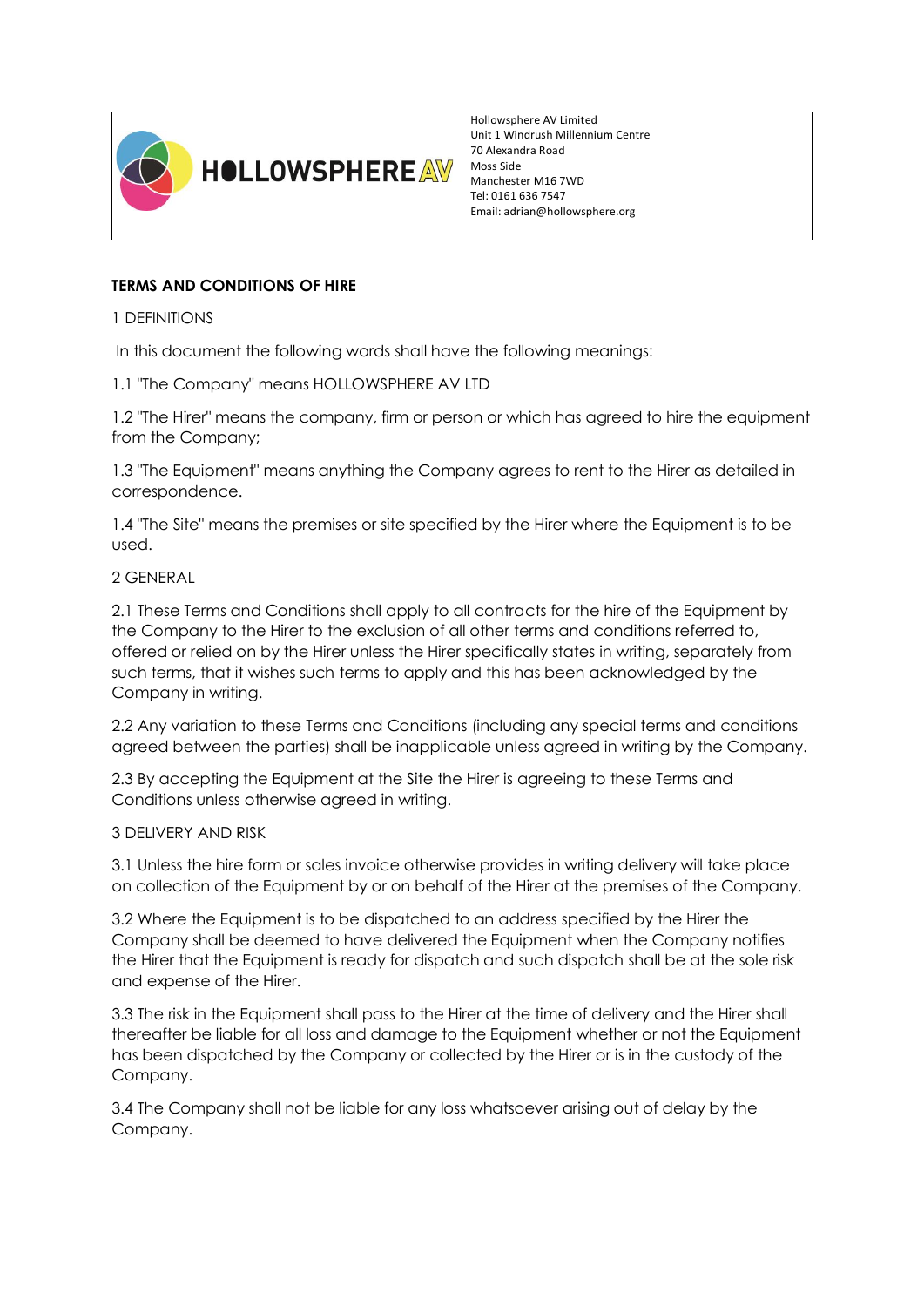### 4 DELIVERY AND RETURN

4.1 Unless otherwise agreed in writing, the Hirer is responsible for loading, transporting and unloading the Equipment at the Site and on its return to the Company and for all costs incurred in connection therewith, and any driver or operator supplied by the Company shall be deemed to be under the Hirer's control and shall comply with all directions of the Hirer.

4.2 Upon delivery of the Equipment, any defects or dissatisfaction must be notified immediately to the Company and confirmed in writing within 2 working days. In the absence of such notification the Equipment shall be deemed to be in good order in accordance with the terms of the contract and to the Hirer's satisfaction.

### 5 HIRER'S OBLIGATIONS

The Hirer must:

5.1 Use the Equipment in a skilful and proper manner and not use the Equipment for any purpose beyond its capacity;

5.2 Regularly check the condition of the Equipment during the period of hire. The Hirer shall be responsible for any damage or loss arising from the continued use of Equipment in an unsafe condition;

5.3 During the period of hire ensure the security and safekeeping of the Equipment;

5.4 Allow the Company access to inspect, repair or replace the Equipment upon reasonable notice at any time;

5.5 Immediately inform the Company of any breakdown of the Equipment or any problem affecting the working of the Equipment;

5.6 Not repair the Equipment without the prior written consent of the Company;

5.7 Read any relevant operating and safety instructions supplied with the Equipment and only use the Equipment or fit any accessories in accordance with those instructions;

5.8 Unless otherwise agreed in writing by the Company, keep the Equipment in its own possession at the Site;

5.9 Return the Equipment in the same condition as when it was supplied to the Hirer, reasonable wear and tear excepted. Equipment not returned will be charged for at the manufacturer's current published list price. Hire fees will continue to be charged up to the time the Equipment is paid for in full;

5.10 Not sell or offer for sale, assign, mortgage, or pledge, the Equipment to any third party;

5.11 Comply with any relevant Government or Local Authority Regulations.

### 6 BREAKDOWN AND REPAIRS

6.1 Where the breakdown of the Equipment is caused by fair wear and tear or by a fault in the Equipment or where stoppage occurs in the course of carrying out normal repairs, full allowance for the hire charges will be made to the Hirer, any claims to be considered from the time and date of notification by the Hirer.

6.2 Where the breakdown of the Equipment is caused as a result of the negligence or misuse by the Hirer, the Hirer shall be responsible for all loss or damage incurred by the Company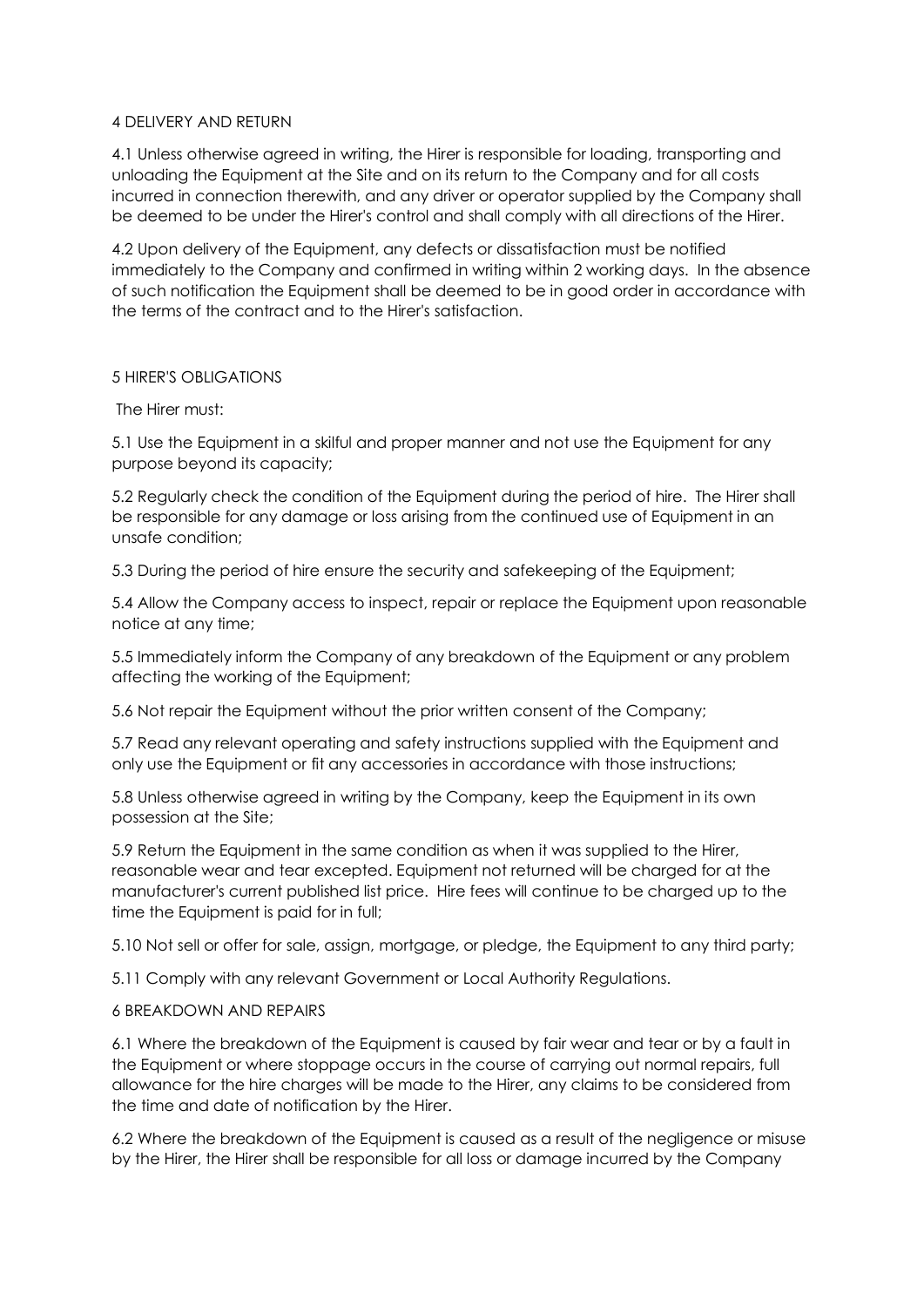arising from any breakdown and for the payment of the hire charges during the period the Equipment is inoperable due to such breakdown.

6.3 Where the Company decides to carry out urgent repairs to the Equipment during the period of hire, the Company shall be obliged to replace the Equipment with equipment of a similar type and the Company shall be liable for all transport costs involved. Where no replacement equipment is available the Company shall be entitled to terminate the hire immediately by notice in writing to the Hirer. The Company shall be liable for all transport costs where termination occurs within 3 months of the start of the period of hire and for the costs of loading and returning the Equipment where termination occurs more than 3 months after the start of the period of hire.

### 7 CHARGING

All Equipment is hired on the basis of payment within 30 days of the Company's monthly invoice. Charges for hire will be as per the quote provided.

7.1 The hire charge for the equipment commences from the time that the equipment leaves the Company's premises, and continues until the equipment is returned to the Company.

7.2 Non account Customers will be required to pay the hire charges in full before the hiring commences (i.e. collection of the goods), will be required to provide an official order or a refundable credit/debit card deposit (or at the Company's discretion both), and shall provide such proof of identity at the time of collection as the Company shall require.

7.3 All hire charges are shown in £'s sterling and are subject to VAT at the current rate. We reserve the right at any time, to alter prices without notification. Prices shown do not include delivery or installation charges etc., these will be quoted additionally and carried out by arrangement.

7.4 Account Customers payment terms are 30 days net.

## 8 TERMINATION

8.1 Where there is no fixed period of hire, the period of hire may be terminated by either party giving to the other 7 days' notice in writing and the Hirer's obligations under this agreement shall continue until the Equipment is returned to the Company.

8.2 If the Hirer defaults in the prompt payment of any sum due under this agreement or is in breach of any of the Terms and Conditions of this agreement, or is declared insolvent, or convenes a meeting of or makes or proposes to make any arrangement or composition with its creditors or if the Hirer shall do or cause to be done or permit or suffer any act or thing whereby the rights of the Company in the Equipment may be prejudiced or put in jeopardy, the Company shall be entitled to terminate the hire immediately by notice in writing to the Hirer and it shall thereupon be lawful for the Company to retake possession of the Equipment and for that purpose to enter into or upon any premises where the same may be and the termination of the hire under this clause shall not affect the right of the Company to recover from the Hirer any monies due to the Company under this agreement or damages for breach thereof.

8.3 In the event of cancellation of a hire booking the original deposit taken will not be refunded. In the event of a cancellation within 3 days of the first day of hire, a charge of 50% of the hire charge will be levied. If cancellation is made within 24 hours of the start of the period of hire then the hire rate will be charged in full. If our engineers or delivery driver